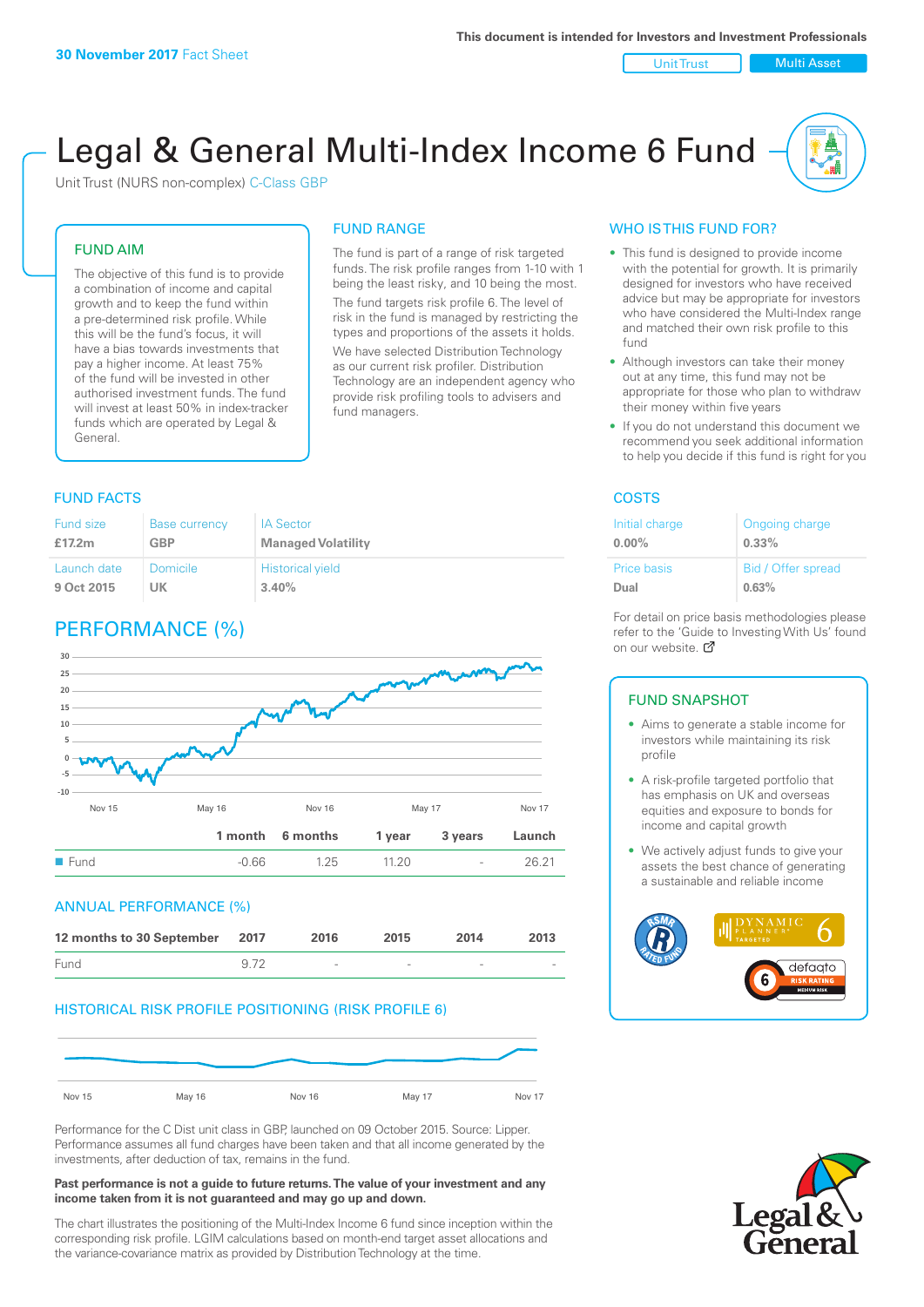### Legal & General Multi-Index Income 6 Fund

Unit Trust (NURS non-complex) C-Class GBP

### PORTFOLIO BREAKDOWN

All data source LGIM unless otherwise stated. Totals may not sum due to rounding.





#### FUND MANAGERS

The fund managers have responsibility for managing the multi-index fund range. They are part of the Multi-Asset Funds (MAF) team in LGIM. This team focuses on designing and managing multi-asset funds that are tailored to match the specific objectives of various client types. The team sits within a wider Asset Allocation team which combines both depth of experience with a broad range of expertise from different fields, including fund management, investment consulting and risk management roles.

### TOP 10 HOLDINGS (%)

| <b>L&amp;G UK Index Trust</b>                                    | 9.6 |
|------------------------------------------------------------------|-----|
| L&G Emerging Markets Government Bond (Local Currency) Index Fund | 7.8 |
| L&G Emerging Markets Government Bond (US\$) Index Fund           | 7.7 |
| iShares UK Dividend UCITS ETF                                    | 7.2 |
| L&G US Index Trust                                               | 6.9 |
| L&G High Income Trust                                            | 6.4 |
| <b>L&amp;G Pacific Index Trust</b>                               | 6.2 |
| L&G European Index Trust                                         | 5.9 |
| <b>LGIM Global Corporate Bond Fund</b>                           | 5.0 |
| <b>LGIM Sterling Liquidity Fund Class 1</b>                      | 4.6 |